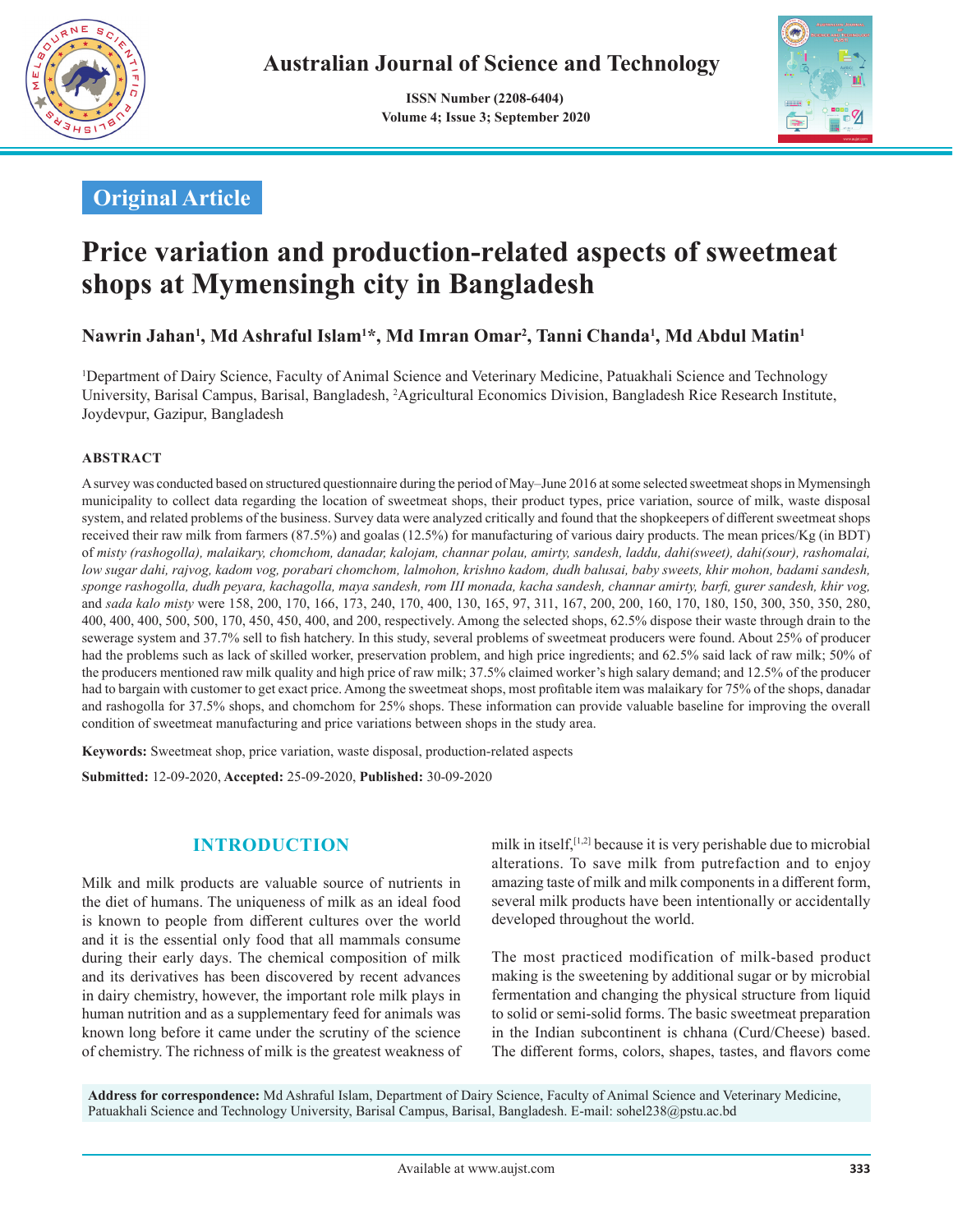from processing of chhana under different time-temperature combinations and sugar-syrup-based processing. The popular sweetmeat items in Bangladesh are *misty (rashogolla), malaikary, chomchom, danadar, kalojam, channar polau, amirty, sandesh, laddu, dahi (sweet), dahi (sour), rashomalai, low sugar dahi, rajvog, kadom vog, porabari chomchom, lalmohon, krishno kadom, dudh balusai, baby sweets, khir mohon, badami sandesh, sponge rashogolla, dudh peyara, kachagolla, maya sandesh, monada, kacha sandesh, channar amirty, barfi, gurer sandesh, khir vog, sada kalo misty, rasamonjory, balish sweet,* and many more. Sweetmeats are important sociocultural component of everyday life of people of Bangladesh. Bangladeshi sweetmeats are popular also across other countries of the world. A huge variety of sweetmeats is produced in our country; but some traditional items are mostly popular all over the world. They are mostly different from other according to their sizes, colors, and tastes. A number of famous and legendary sweet brands (MilkVita, Banoful, Bikrampur, Vaggaykul, Baghabarighat, Matribhandar, Arong, etc.) have been developed all around the country which being celebrated all over the world.[3]

Bangladesh is one of the most densely populated countries in the world with more than  $163$  million people<sup>[4]</sup> mostly living in the agriculture-based rural areas  $(76\%)$ ,<sup>[5]</sup> however, recently, diversified economy and improved transport facility have increased movement of people between rural and urban areas for business or even daily shopping purposes. Mymensingh is one of the oldest districts (recently declared as a city corporation) of Bangladesh which covers an area of around 4363 square kilometers with a population of about 461,414 (https://populationstat.com/bangladesh/mymensingh). Greater Mymensingh region is very famous for its traditional sweetmeat specialties such as *Muktagachha's monda, Tangail's chamcham,* and *Netrokona's balish sweet.*

Sweetmeat shops of Mymensingh are famous across the other part of Bangladesh by their name for the range of products they make and for the quality of the products. Taste, nutrition, and prices are the most important determinants for a sweetmeat item to get popularity among consumers. The sweetmeat sector of Mymensingh is contributing a lot in regional economy and culture, and the country's economy and diversity as well. It is also creating new opportunities to expand milk value chain from the milk producers to retail markets and consumers. A significant number of people involved in this sector. For these reasons, it is needed to know the proper condition of this sector. At present, sweet making industries are also one of the well-known income generating industries that have created employment opportunities [6] directly and indirectly for both rural and urban people. Hence, it is necessary to know the present situation of sweetmeats shops and related problems. The main objective of this study was to know the existing production aspects and price differences of sweetmeats available in Mymensingh city.

### **MATERIALS AND METHODS**

#### **Study Area and Duration**

The present study was conducted at different selected sweetmeat shops in Mymensingh city of Bangladesh. Data collected for this study happened from May to June 2016.

#### **Selection of Milk Products**

We have considered all range of products manufactured at different sweetmeat shops in Mymensingh city. However, final analysis was restricted only to the products made by the selected sweetmeat shops.

#### **Age Selection of Sample and Sampling Technique**

In this study, eight sweetmeat shops for milk products were selected and each shop was considered as a sampling unit. Sweetmeat shops were randomly selected from different locations of Mymensingh city, however, a preliminary shortlisting of shops was made based on the priority of product range and popularity.

#### **Preparation of Survey Schedule**

The survey schedule was constructed in a way that better serve the objectives of the work. A primary schedule was developed for demo purpose and data were obtained from nondesignated sweetmeat shops to test the weakness and strength of the prepared schedule regarding information collection. The completeness and correctness of the interview schedule were arbitrated by the advisory committee, suggested that sections were added and unnecessary parts were deleted. After crucial amendments, the modified schedule was adopted and rearranged in a simple manner to avoid misunderstanding and to get accurate response. The final interview schedule was prepared by keeping in mind the following things such as (i) price of sweetmeat product, (ii) sources of milk, (iii) profitable sweetmeat item, and (iv) waste disposal/management system.

#### **Collection of Data**

The entire survey was conducted after the preparation of the final questionnaire. The study was based on sweetmeat products (some of the product range is displayed in Figures 1 and 2) and data were collected from the selected sweetmeat shops by direct interview. A single observer collected all data through direct interviewing of respondents.

#### **Statistical Analysis**

Data from different sweetmeat shops were subjected to statistical analysis. Collected data were processed, tabulated, and analyzed in accordance with the objectives of the study. Analysis was mainly done using MS Excel (Microsoft Corporation, 2017).

#### **Problems Faced during Data Collection**

The sweetmeat shopkeepers did not give much time to collect data.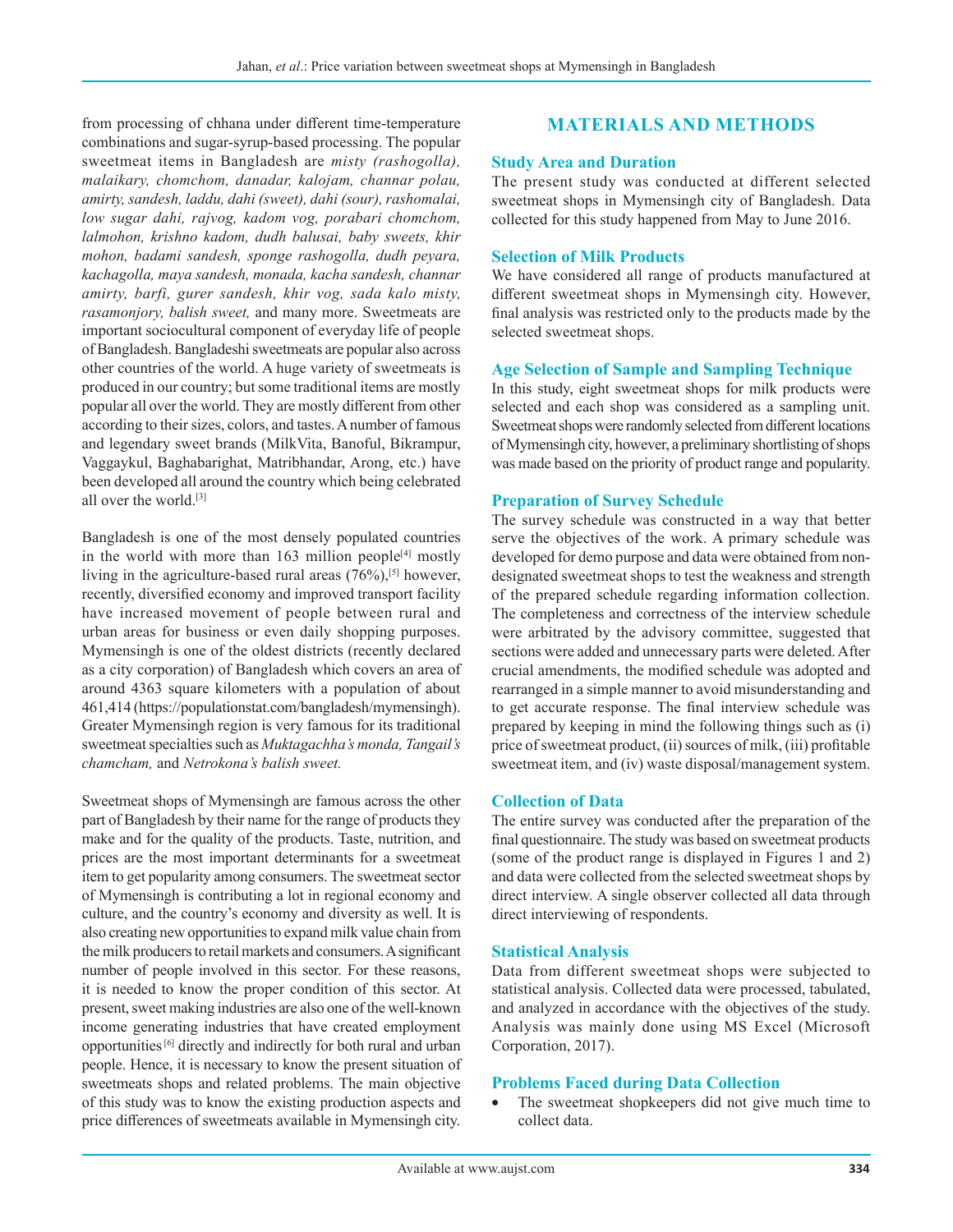

**Figure 1:** Different sweetmeat items at Rom III in Mymensingh



**Figure 2:** Different sweetmeat items at Anil Ghosh Sweets in Mymensingh

- Some shopkeepers were reluctant to give accurate information in some cases.
- The sweetmeat shopkeepers could not understand this topic or work so it was difficult to convince them to collect data from them.

## **RESULTS AND DISCUSSION**

For the present study, eight sweetmeat shops at Mymensingh city were selected. The selected shops' information is given in Table 1. It is evident from Table 1 that sweetmeat shops are concentrated at Swadeshi Bazaar, Gangina Par, Station Road, and Natun Bazaar areas in Mymensingh city.

#### **Information about the Obtained Milk for making Various Products**

From this study, it was observed that the shopkeepers of different sweetmeat shops received their raw milk from farmers and all of the raw milk were derived from cow milk [Table 2]. There was no preservation technique followed by the sweetmeat shopkeepers due to regular milk receiving [Table 2]. Most of the milk was coming from Shombhugonj, Char area, Trishal, Churkhai, and other places near Mymensingh municipality area.

#### **Sweetmeats at Mymensingh City and Price of Individual Products**

The mean price per kg for various milk products in different sweetmeat shops is given in Table 3. Preparation of chhana

**Table 1: Selected sweetmeat shops and their locations at Mymensingh city**

| Name of shop           | <b>Address</b>                    |
|------------------------|-----------------------------------|
| Joyguru<br>I.          | Swadeshi Bazer, Mymensingh, Sador |
| II. Sudhir ghosh       | 2, Swadeshi Bazar, Mymensingh     |
| III. Maa-moni sweets   | 1/A J C Goha Road, Mymensingh     |
| IV. Anil ghosh sweets  | 7 no. Sadeshi Bazer, Mymensingh   |
| Krishna kebin<br>V.    | Ganginapar, Asad Market           |
| VI. Rom III sweets and | Natun Bazer, Mymensingh           |
| bakery                 |                                   |
| VII. Charu sweets      | Station Road, Mymensingh          |
| VIII. Laziz            | Natun Bazer, Mymensingh           |

#### **Table 2: Source, types, and collection of milk for sweetmeat production**

| <b>Parameters</b> | <b>Categories</b> | <b>Frequency</b> | Percentage |
|-------------------|-------------------|------------------|------------|
| Milk types        | Cow               | 8                | 100        |
|                   | Buffalo/goat      |                  |            |
|                   | Total             | 8                | 100        |
| Source of milk    | Farmers           |                  | 87.5       |
|                   | Goala             |                  | 12.5       |
|                   | Total             | 8                | 100        |
| Preservation of   | Nο                | 8                | 100        |
| raw milk          | Yes               |                  |            |
|                   | Total             | 8                | 100        |
|                   | Regular           |                  | 87.5       |
| Frequency of raw  | One day pausing   |                  | 12.5       |
| milk receiving    | Total             |                  | 100        |

required the manufacturers about 4.5–6 L of milk for 1 kg of product. Previous whey water was used by manufacturers to separate chhana. In most cases, sweetmeat seller told that the prices did not remain same for all the year round due to fluctuation of raw milk price and availability. This fluctuation of price for individual milk products ranges from BDT 10–15 Tk. Price of products essentially determines the sale of milk and milk products, place and personal values of the seller also play key roles in this regard.

Homer and Kahle<sup>[7]</sup> identified that personal values have the great ability to influence aspects of selling products. Therefore, personal and social values are one of the most vital persuasive factors that affect the consumers' need to satisfy over and done with purchase and consumption behaviors[8] and thereby enhance ultimate sweetmeat products selling.

The mean price/Kg (in BDT) of *misty (rashogolla), malaikary, chomchom, danadar, kalojam, channar polau, amirty, sandesh, laddu, dahi (sweet), dahi (sour), rashomalai, low sugar dahi, rajvog, kadom vog, porabari chomchom, lalmohon, krishno kadom, dudh balusai, baby sweets, khir mohon, badami sandesh, sponge rashogolla, dudh peyara, kachagolla, maya*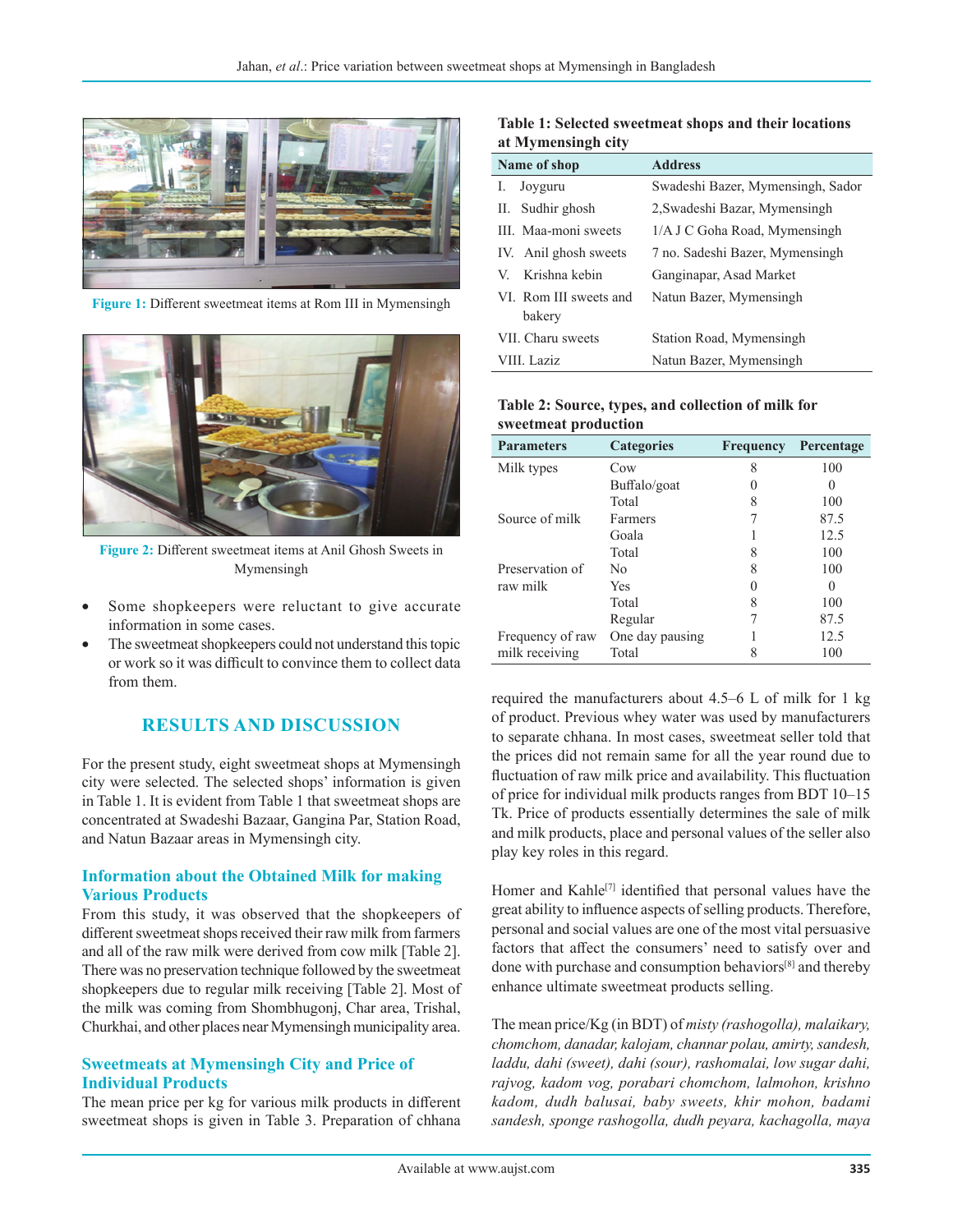| radic 5. Sweetineat items and their price/kg (in DDT) at unferent shops<br>Price/kg (Taka)<br>Name of the |                          |                          |                          |                          |                          | <b>Mean</b> ±SD          |                          |                          |                |
|-----------------------------------------------------------------------------------------------------------|--------------------------|--------------------------|--------------------------|--------------------------|--------------------------|--------------------------|--------------------------|--------------------------|----------------|
| product                                                                                                   | Shop I                   | Shop II                  | <b>Shop III</b>          | <b>Shop IV</b>           | Shop V                   | <b>Shop VI</b>           | <b>Shop VII</b>          | <b>Shop VIII</b>         |                |
| Rashogolla                                                                                                | 100                      | 180                      | 200                      | 100                      | 190                      | 180                      | 160                      | 150                      | 158±36         |
| Malaikary                                                                                                 | 200                      | 200                      | 200                      | 200                      | 200                      | 200                      | $\overline{\phantom{m}}$ | 200                      | $200 \pm **$   |
| Chomchom                                                                                                  | 170                      | 170                      | 160                      | 170                      | 180                      | $\blacksquare$           | $\overline{\phantom{m}}$ | 170                      | $170 \pm 6$    |
| Danadar                                                                                                   | 170                      | 170                      | 160                      | 170                      | 180                      | 160                      | 160                      | 160                      | $166 + 7$      |
| Kalojam                                                                                                   | 170                      | 180                      | $\overline{\phantom{a}}$ | 170                      | 180                      | 180                      | 160                      | 170                      | $173 \pm 7$    |
| Channar polau                                                                                             | 200                      | $\overline{\phantom{0}}$ | $\overline{a}$           | 200                      | 260                      | 300                      | $\overline{\phantom{m}}$ | $\overline{\phantom{a}}$ | 240±42         |
| Amirti                                                                                                    | 170                      | $\overline{\phantom{0}}$ | $\overline{a}$           | $\overline{\phantom{a}}$ | $\overline{\phantom{0}}$ | $\overline{\phantom{0}}$ | $\overline{a}$           | $\overline{a}$           | $170 \pm ^{*}$ |
| Sandesh                                                                                                   | 400                      | 400                      | $\overline{a}$           | 400                      | $\overline{a}$           | L,                       | 400                      | 400                      | $400\pm0$      |
| Laddu                                                                                                     | 130                      | $\overline{a}$           | $\overline{\phantom{0}}$ | 130                      | $\frac{1}{2}$            | $\overline{a}$           | $\overline{\phantom{a}}$ | $\overline{\phantom{a}}$ | $130\pm$ **    |
| Dahi (sweet)                                                                                              | 160                      | 160                      | 160                      | 160                      | 160                      | 180                      | 160                      | 180                      | $165 \pm 8.66$ |
| Dahi (sour)                                                                                               | 100                      | 100                      | $\overline{\phantom{a}}$ | 100                      | 100                      | 80                       | 100                      | 100                      | $97 + 7$       |
| Rashomalai                                                                                                | 300                      | 300                      | $\overline{\phantom{a}}$ | 300                      | 320                      | 360                      | 200                      | 400                      | $311 \pm 57$   |
| Low sugar dahi                                                                                            | $\overline{\phantom{m}}$ | 150                      | L,                       | $\overline{\phantom{a}}$ | 150                      | 200                      | $\overline{a}$           | $\overline{\phantom{a}}$ | $167 \pm 24$   |
| Rajvog                                                                                                    | $\overline{a}$           | $\overline{a}$           | $\overline{a}$           | $\overline{a}$           | $\overline{\phantom{0}}$ | 200                      | $\overline{a}$           | $\overline{\phantom{a}}$ | $200 \pm ^*$   |
| Kadom vog                                                                                                 |                          |                          |                          | $\overline{a}$           | $\overline{a}$           | 200                      |                          | $\overline{\phantom{a}}$ | $200 \pm ^{*}$ |
| Porabari chomchom                                                                                         |                          |                          | $\overline{a}$           | $\overline{a}$           | $\overline{a}$           | 160                      | $\overline{a}$           | $\overline{a}$           | $160\pm*$      |
| Lalmohon                                                                                                  |                          |                          | L,                       | 170                      | 180                      | 160                      |                          | 170                      | $170 + 7$      |
| Krishno kadom                                                                                             |                          |                          | $\overline{a}$           |                          | $\overline{a}$           | 180                      |                          |                          | $180 +$        |
| Dudh balusai                                                                                              |                          |                          |                          |                          |                          | 150                      |                          |                          | $150 +$ *      |
| <b>Baby</b> sweets                                                                                        |                          |                          | $\overline{a}$           |                          | $\overline{a}$           | 300                      |                          | $\overline{a}$           | $300 \pm *$    |
| Khir mohon                                                                                                |                          |                          | L,                       |                          | $\overline{a}$           | 350                      |                          | $\overline{a}$           | 350±*          |
| Badami sandesh                                                                                            |                          |                          | $\overline{a}$           |                          | $\overline{a}$           | 350                      |                          | $\overline{a}$           | $350 \pm$ *    |
| Sponge rashogolla                                                                                         |                          | $\overline{a}$           | 200                      |                          | $\overline{a}$           | 360                      |                          |                          | $280 \pm 80$   |
| Dudh peyara                                                                                               |                          |                          | L,                       |                          | $\overline{a}$           | 400                      |                          |                          | $400 \pm ^{*}$ |
| Kachagolla                                                                                                |                          |                          | $\overline{a}$           |                          | $\overline{a}$           | 400                      |                          | $\overline{a}$           | $400 \pm ^{*}$ |
| Maya sandesh                                                                                              |                          |                          | ÷,                       |                          | $\overline{a}$           | 400                      |                          |                          | $400 \pm ^{*}$ |
| Rom III monda                                                                                             |                          |                          | L,                       | $\overline{a}$           | $\overline{\phantom{m}}$ | 500                      |                          | $\overline{a}$           | $500 \pm *$    |
| Kacha sandesh                                                                                             |                          |                          | L,                       | ÷,                       | 450                      | 550                      |                          | $\overline{a}$           | $500 \pm 50$   |
| Channar amirti                                                                                            |                          |                          | L,                       | 170                      | $\overline{\phantom{a}}$ | $\overline{a}$           |                          | $\overline{\phantom{a}}$ | $170 +$ *      |
| Barfi                                                                                                     |                          |                          | $\overline{a}$           |                          | 450                      | L,                       |                          | $\overline{a}$           | $450 +$ *      |
| Gurer sandesh                                                                                             |                          | $\overline{a}$           | $\overline{a}$           | $\overline{\phantom{a}}$ | 450                      | $\overline{a}$           |                          | $\overline{a}$           | $450 \pm ^{*}$ |
| Khir vog                                                                                                  |                          |                          |                          |                          | 400                      |                          |                          |                          | $400 \pm ^{*}$ |
| Sada kalo misty                                                                                           | $\overline{a}$           |                          | $\overline{\phantom{a}}$ | $\overline{a}$           | 220                      | $\overline{a}$           | $\overline{a}$           |                          | $200 \pm ^*$   |

| Table 3: Sweetmeat items and their price/kg (in BDT) at different shops |  |  |  |  |
|-------------------------------------------------------------------------|--|--|--|--|
|                                                                         |  |  |  |  |

\*Indicates that the product is produced only by single shop, \*\*no variation in price

*sandesh, rom III monada, kacha sandesh, channar amirty, barfi, gurer sandesh, khir vog,* and *sada kalo misty* was 157.50, 200.00, 170.00, 166.25, 172.86, 240.00, 170.00, 400.00, 130.00, 162.86, 97.14, 311.43, 166.70, 200.00, 200.00, 160.00, 170.00, 180.00, 150.00, 300.00, 350.00, 350.00, 280.00, 400.00, 400.00, 400.00, 500.00, 500.00, 170.00, 450.00, 450.00, 400.00, and 200.00, respectively. It is evident from Table 3 that *Monda* and *Kacha Sondesh* are the most expensive sweetmeat item in the selected study area, whereas *dahi* is available with lowest price offer among all other sweetmeat products under consideration. The average price differences between sweetmeat shops for same named products varied between 6 and 80 BDT, however, there was no price variation for products such as *malaikari, Sandesh,* and *laddu.* Nonsignificant price variation between shops has been previously reported.[9] The highest variation in price was found for sponge rasagolla, followed by rsamalai, kacha Sandesh, chhanar polau, and rasagolla. The variations in prices between shops could be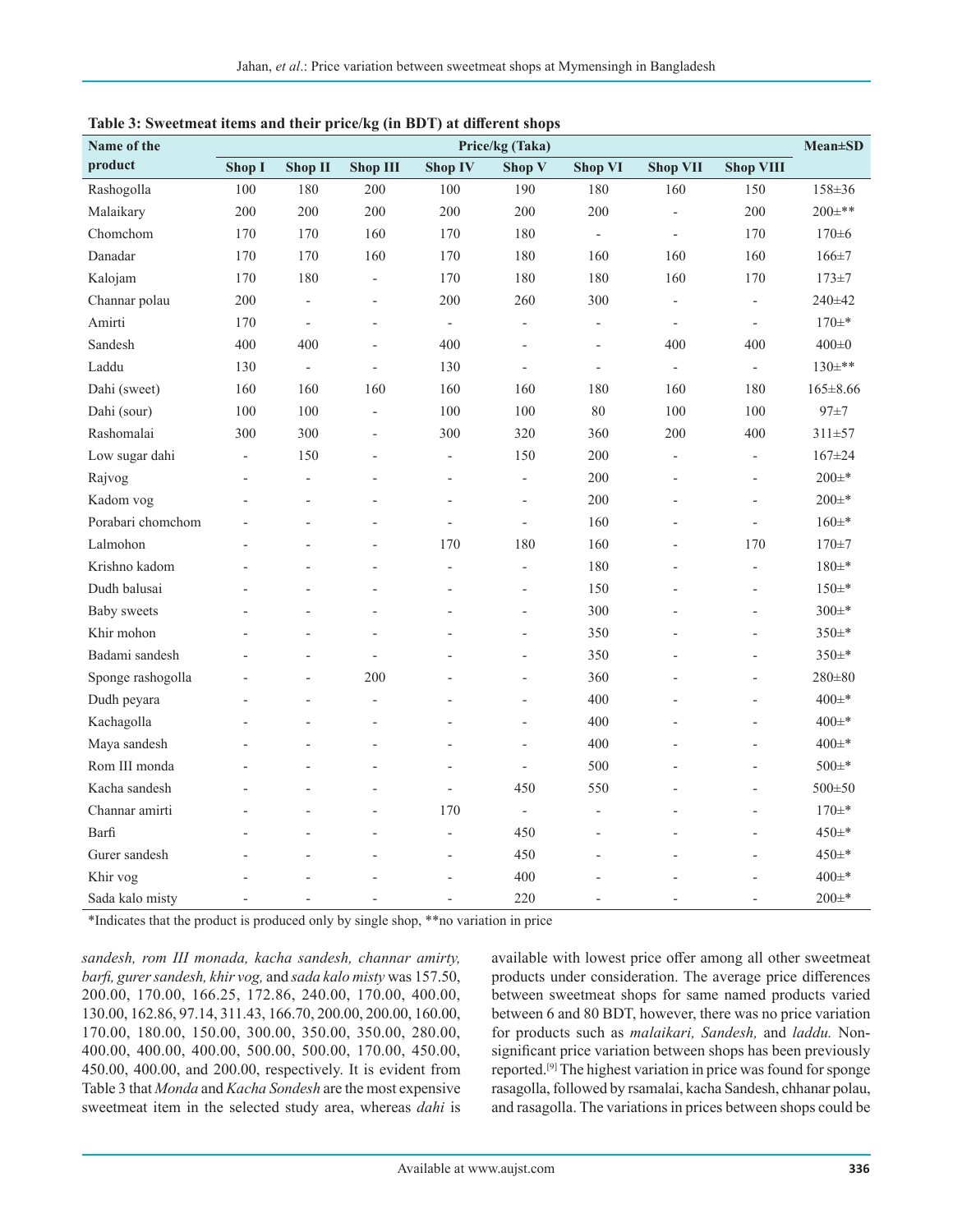attributed to the differences in quality $[10]$  and the brand value of the shops.

#### **Waste Disposal**

Most sweetmeat seller dispose waste in drain sewerage, some sell this in fish hatchery. In Table 4, we see 62.5% shops

**Table 4: Waste disposal system at different sweetmeat shops**

| Shop name               | <b>Drained</b> to | <b>Supply to fish</b> |
|-------------------------|-------------------|-----------------------|
|                         | sewerage line     | hatchery              |
| Joyguru                 | No                | Yes                   |
| Sudhir Ghosh            | <b>Yes</b>        | No.                   |
| Maa-moni sweets         | No.               | Yes                   |
| Anil Ghosh sweets       | No.               | <b>Yes</b>            |
| Charu sweets            | Yes               | No.                   |
| Krishna kebin           | <b>Yes</b>        | No.                   |
| Rom 3 sweets and bakery | Yes               | No                    |
| Laziz                   | Yes               | No.                   |
| Total Shop $= 8$        | Total Yes=5       | Total Yes=3           |
| Percentage of total     | 62.5%             | 37.5%                 |

**Table 5: Profitable sweetmeat item for selected shops**

| <b>Profitable item</b> | <b>Positive respondent</b> | Percentage |
|------------------------|----------------------------|------------|
| Chomchom               |                            | 25         |
| Danadar                | 3                          | 37.5       |
| Malaikary              | 6                          | 75         |
| Rashogolla             | 3                          | 37.5       |
| Total respondent       | 8*                         | 100        |

\*More than 1 item was indicated profitable by some of the shopkeepers

#### **Table 6: Problems of the producer mentioned during the study period**

| <b>Problems</b>                                | <b>Related respondent</b> | $%$ of total |
|------------------------------------------------|---------------------------|--------------|
| Lack of skilled person                         | 2                         | 25           |
| Lack of raw milk                               | 5                         | 62.5         |
| Low quality of raw milk                        | 4                         | 50           |
| High price of other<br>ingredient (sugar)      | 2                         | 25           |
| Preservation of sweetmeat<br>product           | 2                         | 25           |
| Worker high salary demand                      | 3                         | 37.5         |
| Bargaining with customer<br>to get exact price | 1                         | 12.5         |
| High price of raw milk                         | 4                         | 50           |
| Total respondents                              | $8*$                      |              |

\*Response was overlapping between shopkeepers

dispose their waste through drain and 37.5% shops sell it to fish hatchery. Disposal through drainage system could be a great risk for the natural water bodies if sweetmeat shop originated wastes are not treated properly to reduce the amount of organic matter that will reduce the water quality through high biological and chemical oxygen demand (BOD and COD). The use in fisheries and their final disposal should be reviewed too.

#### **Profitable Sweetmeat Item**

Profitable item is not the same in sweetmeat shops. Among sweetmeat shops, most profitable item was chomchom for 25% shops, danadar and rashogolla for 37.5% shops, and malaikary for 75% of the shops [Table 5].

#### **Problem Faced by the Producers**

During survey, several problems of the producers were identified. The problems are shown in Table 6. About 25% of producer had the problems such as lack of skilled worker, preservation problem, and high price ingredients, and 62.5% said lack of raw milk, 50% of the producers mentioned raw milk quality and high price of raw milk, 37.5% claimed worker's high salary demand, and 12.5% of the producer had to bargain with customer to get exact price. If the manufacturer's problems are solved, this sweetmeat sector will be sustainable and healthier in future.

#### **CONCLUSION**

There are considerable variations in the product range, pricing, sourcing the raw material, and disposal of waste between sweetmeat shops in the Mymensingh city of Bangladesh. The results obtained in this study might be taken as indicative for providing valuable information to the sellers and consumers regarding price of milk products, profitable item of milk products, and the general aspects of sweetmeat production in Mymensingh city of Bangladesh.

#### **AUTHORS' CONTRIBUTIONS**

M. A. Islam conceptualized the design of the experiment and developed the structured interview schedule, and N. Jahan collected data for this experiment. Data organization, analyses, and drafting of the original manuscript were conducted by M. A. Islam, M. I. Omar, and N. Jahan. T. Chanda and M. A. Matin contributed to the writing: Critical discussion, editing, and fitting the manuscript into present format.

#### **CONFLICTS OF INTEREST**

The original draft of this manuscript was prepared and submitted to the Faculty of Animal Science and Veterinary Medicine of Patuakhali Science and Technology University as a research report by N. Jahan under the supervision of M.